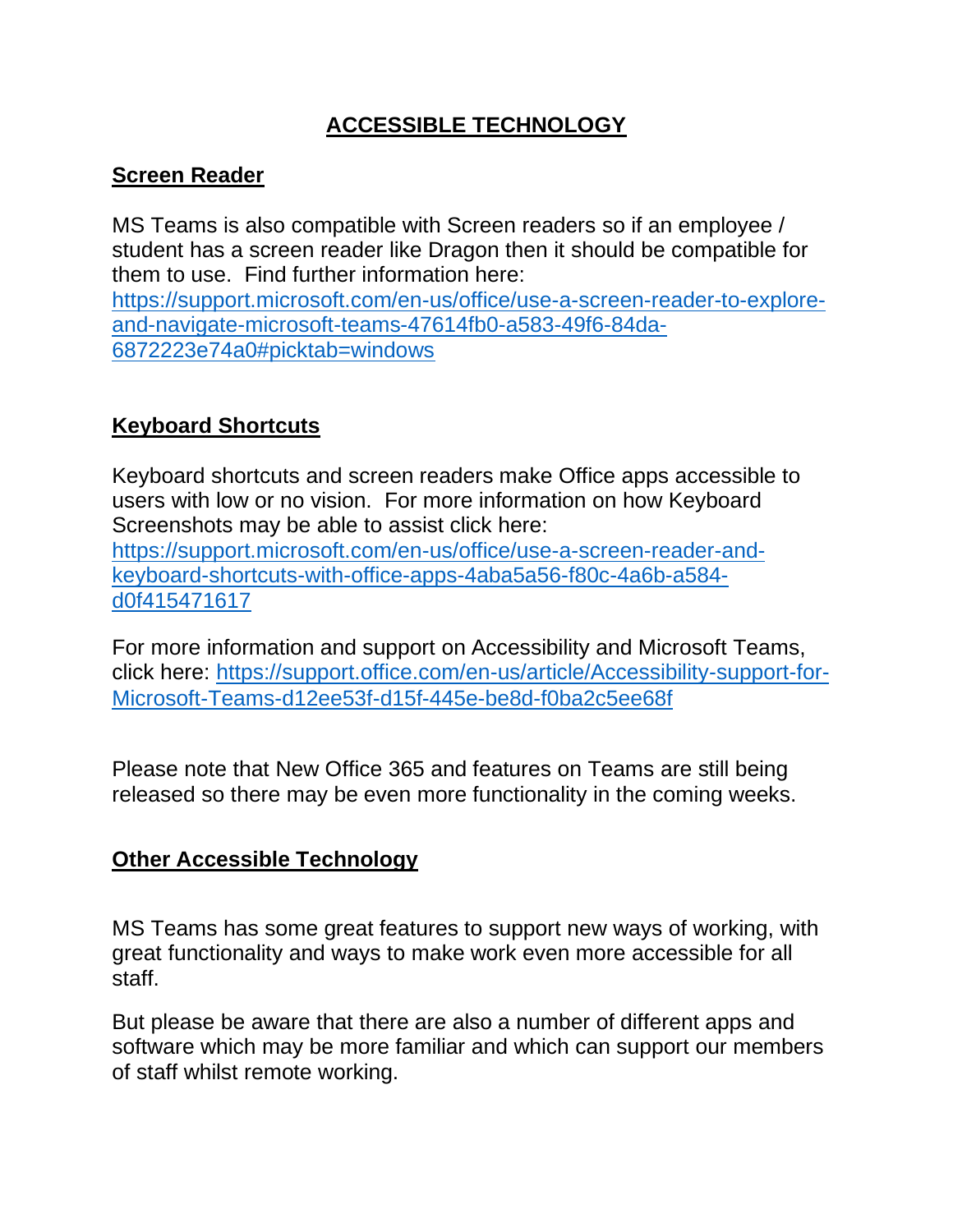### **Skype**

**I find the captions feature on Teams really helpful but as it isn't a function on direct chats I find it difficult to have non-meeting conversations with colleagues. Can I use another program which facilitates allow live captions?**

Yes, Skype offers both live captions and subtitles which let you read the words that are spoken during an audio or video call.

The latest version of Skype (Version 8 for apps) means you can now easily toggle the subtitles on and off during audio and video calls, even if they're just with one other person and not during a team meeting.

#### **How do I turn on Live Captions in Skype?**

Select your profile picture, select "Settings", "Calling" and select "Call Subtitles"

| ×                                   |  | ×<br>$Settings$ $-1$                                          | <b>CALLING SETTINGS</b><br>323332                              |
|-------------------------------------|--|---------------------------------------------------------------|----------------------------------------------------------------|
|                                     |  | Account & Profile                                             | <b>Disabled</b><br>Caller ID                                   |
|                                     |  | <b>S</b> General                                              | Disabled<br>Call forwarding and voicemail                      |
| Tell your friends what you're up to |  | Appearance                                                    | Show cell window when Slope is in the<br>O<br>bockground       |
| Active:                             |  | Audio & Video                                                 | Only allow calls from contacts to ring on this<br>э<br>direice |
| OTHER                               |  | $\frac{1}{2}$ Calling $\left \frac{1}{2}\right $<br>Messaging | Call subtities - 3                                             |
| €<br>Settings                       |  | <b>Q</b> Notifications                                        | Advanced                                                       |
| <b>Help &amp; Feedback</b>          |  | [4] Contects<br><b>D</b> Help & Feedback                      |                                                                |
| Get Skype for Mobile                |  |                                                               |                                                                |
| Sign out<br>DЮ                      |  |                                                               |                                                                |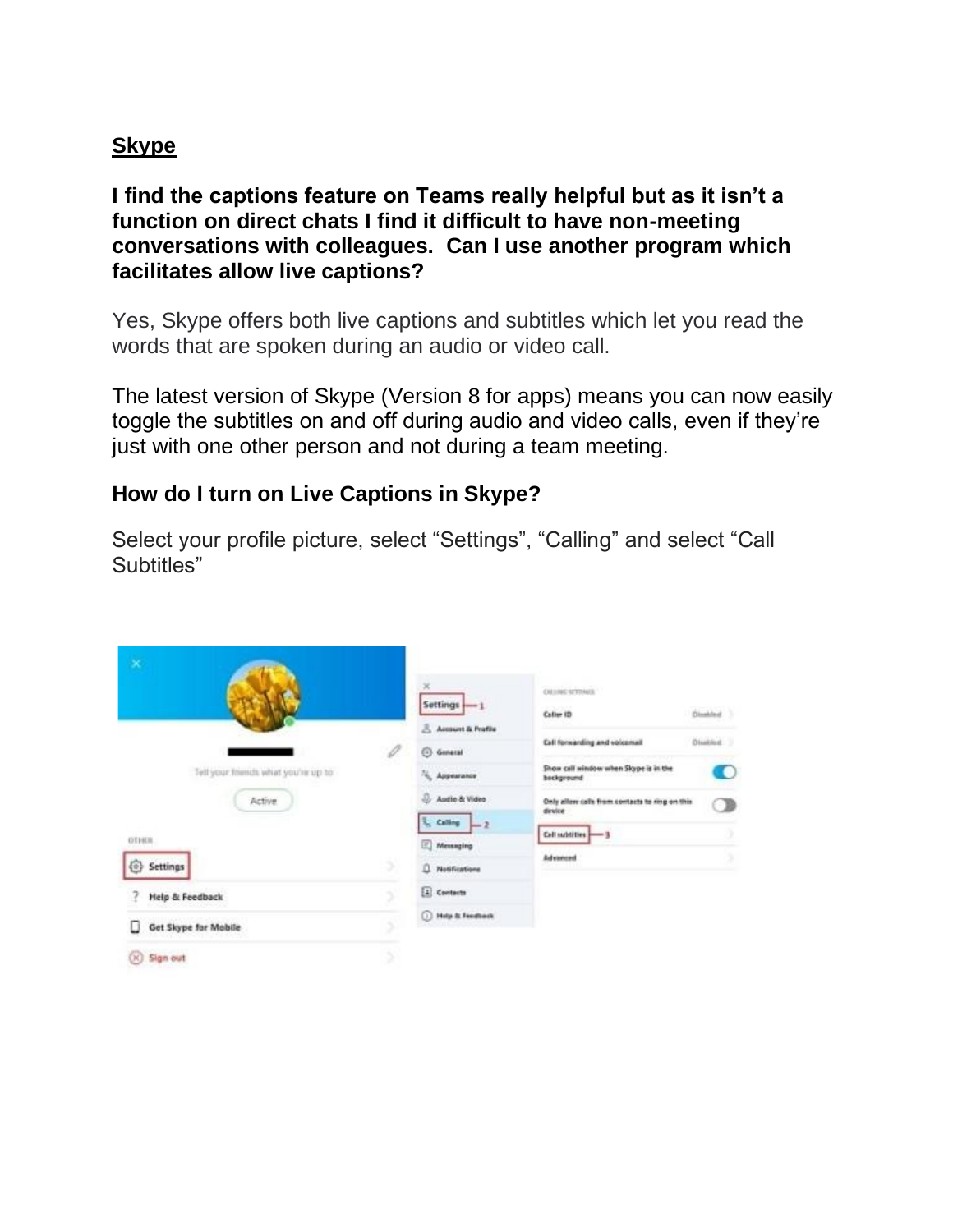Toggle on "Show subtitles for all voice and video calls". Toggle Only Show subtitles for other participants on if you only want to see subtitles for other participants and not for yourself.

| ×                            | Call subtitles<br>to controller                                                                                                                       |  |  |  |
|------------------------------|-------------------------------------------------------------------------------------------------------------------------------------------------------|--|--|--|
| Settings                     | Show subtitles for all voice and video calls                                                                                                          |  |  |  |
| <b>Account &amp; Profile</b> | Only show subtitles for other participants                                                                                                            |  |  |  |
| (0) General                  |                                                                                                                                                       |  |  |  |
| Appearance                   | Spoken language<br>App fanguage ~<br>Improve the accuracy of subtitles for other people on the call by selecting<br>the language you noninally speak. |  |  |  |
| Audio & Video                |                                                                                                                                                       |  |  |  |
| <b>Calling</b>               |                                                                                                                                                       |  |  |  |
| $\!\times\!$                 | Call subtities                                                                                                                                        |  |  |  |
| <b>Settings</b>              | Show subtitles for all voice and video calls                                                                                                          |  |  |  |
| Account & Profile            | Only show subtitles for other participants                                                                                                            |  |  |  |
| (0) General                  |                                                                                                                                                       |  |  |  |
| Appearance                   | Spoken language<br>English (US) - American English ><br>Improve the accuracy of substitute for other pacpie on the call by selecting                  |  |  |  |
| Audio & Video                | the briguage you namely speak.                                                                                                                        |  |  |  |
| Calling                      |                                                                                                                                                       |  |  |  |

Alternatively, during a live video to turn live captions and subtitles: During an audio or

video call, select the "more  $+$ " button and select "Turn subtitles on".

#### **Is it possible to view the subtitle history to go back over what was said?**

Yes, helpfully you can view your subtitle history during a call so you can check what was said before, or assist in making notes.

To view subtitle history, select the chevron above where your subtitles are shown and a side panel on desktop or call history panel on mobile will open displaying your subtitle history for that call.